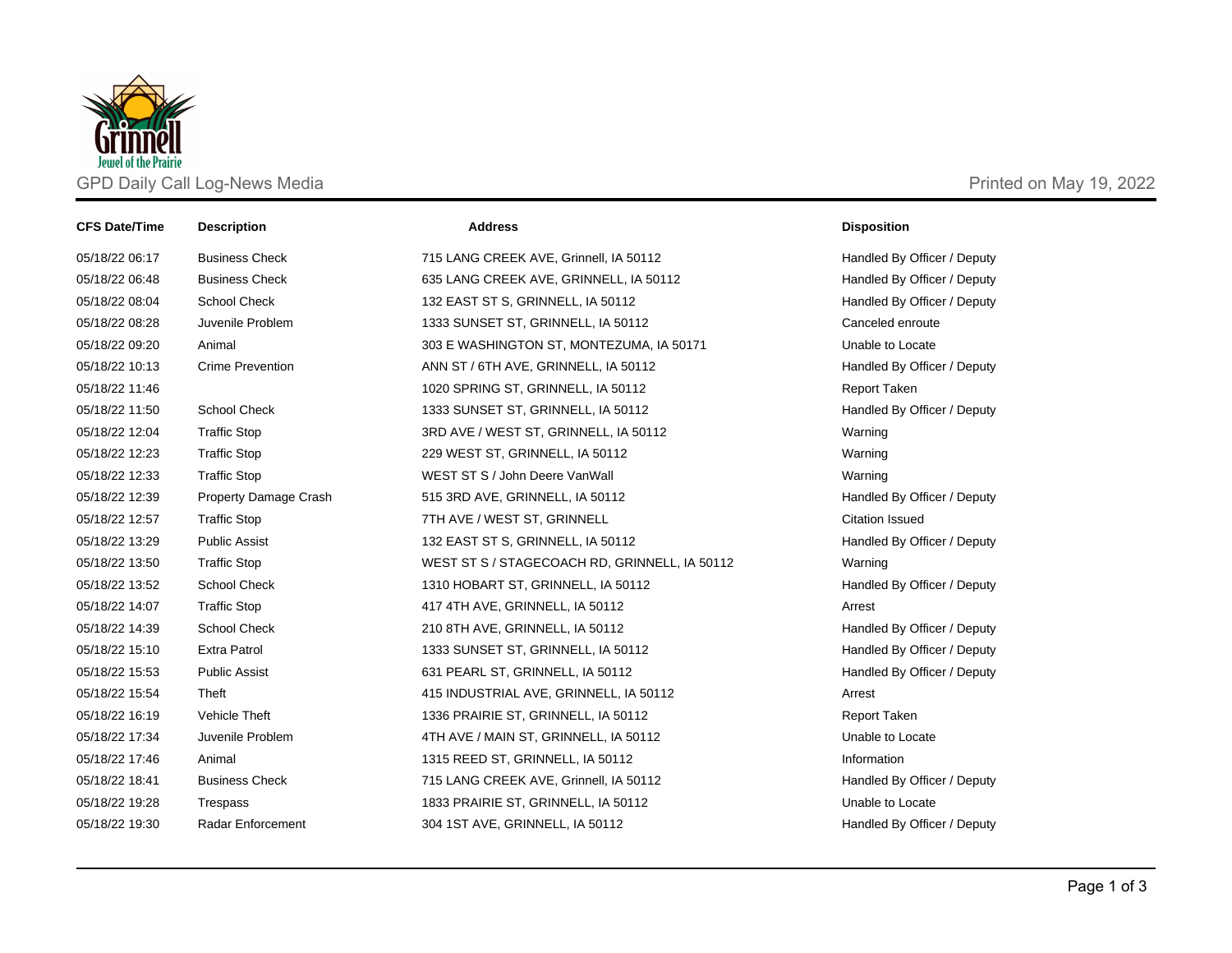| <b>CFS Date/Time</b> | <b>Description</b>         | <b>Address</b>                                 | <b>Disposition</b> |
|----------------------|----------------------------|------------------------------------------------|--------------------|
| 05/18/22 19:50       | <b>Traffic Complaint</b>   | GRINNELL STATION CLUBHOUSE, GRINNELL, IA 50112 | Unable to Lo       |
| 05/18/22 20:24       | <b>Bar Check</b>           | 909 STATE ST, GRINNELL, IA 50112               | Handled By         |
| 05/18/22 20:35       | <b>Bar Check</b>           | 923 MAIN ST, GRINNELL, IA 50112                | Handled By         |
| 05/18/22 20:40       | <b>Bar Check</b>           | 924 MAIN ST, GRINNELL, IA 50112                | Handled By         |
| 05/18/22 20:41       | <b>Bar Check</b>           | 908 MAIN ST, GRINNELL, IA 50112                | Handled By         |
| 05/18/22 21:03       | <b>Foot Patrol</b>         | 1333 SUNSET ST, GRINNELL, IA 50112             | Handled By         |
| 05/18/22 21:15       | <b>Business Check</b>      | 415 INDUSTRIAL AVE, GRINNELL, IA 50112         | Handled By         |
| 05/18/22 21:24       | <b>Extra Patrol</b>        | 3976 20TH ST, GRINNELL, IA 50112               | Handled By         |
| 05/18/22 22:07       | <b>Extra Patrol</b>        | 132 EAST ST S, GRINNELL, IA 50112              | Handled By         |
| 05/18/22 22:12       | <b>Extra Patrol</b>        | 1132 NYANZA DR, GRINNELL, IA 50112             | Handled By         |
| 05/18/22 22:16       | <b>Business Check</b>      | 415 INDUSTRIAL AVE, GRINNELL, IA 50112         | Handled By         |
| 05/18/22 22:27       | <b>Business Check</b>      | 1010 OGAN AVE, GRINNELL, IA 50112              | Handled By         |
| 05/18/22 22:49       | <b>Extra Patrol</b>        | 1438 PENROSE ST, GRINNELL, IA 50112            | Handled By         |
| 05/18/22 23:03       | <b>Foot Patrol</b>         | 915 11TH AVE, GRINNELL, IA 50112               | Handled By         |
| 05/18/22 23:07       | Animal                     | 1203 WEST ST, GRINNELL, IA 50112               | Handled By         |
| 05/18/22 23:11       | Animal                     | 915 11TH AVE, GRINNELL, IA 50112               | Information        |
| 05/18/22 23:29       | <b>Extra Patrol</b>        | 123 6TH AVE W, GRINNELL, IA 50112              | Handled By         |
| 05/18/22 23:37       | <b>Bar Check</b>           | 616 4TH AVE, GRINNELL, IA 50112                | Handled By         |
| 05/18/22 23:40       | <b>Extra Patrol</b>        | 1333 SUNSET ST, GRINNELL, IA 50112             | Handled By         |
| 05/18/22 23:47       | <b>Bar Check</b>           | 721 4TH AVE, GRINNELL, IA 50112                | Handled By         |
| 05/18/22 23:52       | <b>Bar Check</b>           | 909 STATE ST, GRINNELL, IA 50112               | Handled By         |
| 05/18/22 23:52       | <b>Foot Patrol</b>         | 811 PARK ST, GRINNELL, IA 50112                | Handled By         |
| 05/19/22 01:07       | Disturbance                | 4TH AVE / HOLYOKE ST, GRINNELL, IA 50112       | Handled By         |
| 05/19/22 02:54       | <b>Special Enforcement</b> | 300 6TH AVE W, GRINNELL, IA 50112              | Handled By         |
| 05/19/22 03:03       | <b>Extra Patrol</b>        | 120 1ST AVE WEST, GRINNELL, IA 50112           | Handled By         |
| 05/19/22 03:04       | Ambulance                  | 1115 BLISS ST, GRINNELL, IA 50112              | Unspecified        |
| 05/19/22 03:22       | <b>Extra Patrol</b>        | 123 PEARL ST, GRINNELL, IA 50112               | Handled By         |
| 05/19/22 03:40       | <b>Business Check</b>      | Kum & Go South                                 | Handled By         |
| 05/19/22 03:41       | <b>Business Check</b>      | 415 INDUSTRIAL AVE, GRINNELL, IA 50112         | Handled By         |
| 05/19/22 03:47       | <b>Business Check</b>      | 1631 WEST ST S, GRINNELL, IA 50112             | Handled By         |
| 05/19/22 03:49       | <b>Extra Patrol</b>        | 1607 WEST ST S, GRINNELL, IA 50112             | Handled By         |
| 05/19/22 03:54       | <b>Business Check</b>      | 3006 BROWNELLS PKWY, GRINNELL, IA 50112        | Handled By         |
| 05/19/22 04:03       | <b>Extra Patrol</b>        | 410 WEST ST S, GRINNELL, IA 50112              | Handled By         |
| 05/19/22 04:03       | <b>Business Check</b>      | 4215 HIGHWAY 146, GRINNELL, IA 50112           | Handled By         |
|                      |                            |                                                |                    |

GRINNELL STATION CLUBHOUSE, GRINNELL, IA 50112 Unable to Locate 009 STATE ST, GRINNELL, IA 50112 Handled By Officer / Deputy 023 MAIN ST, GRINNELL, IA 50112 **Handled By Officer / Deputy** Handled By Officer / Deputy 024 MAIN ST, GRINNELL, IA 50112 **Handled By Officer / Deputy** Handled By Officer / Deputy 008 MAIN ST, GRINNELL, IA 50112 **Handled By Officer / Deputy** Handled By Officer / Deputy 1333 SUNSET ST, GRINNELL, IA 50112 **Handled By Officer / Deputy** Handled By Officer / Deputy 415 INDUSTRIAL AVE, GRINNELL, IA 50112 Handled By Officer / Deputy 05/3976 20TH ST, GRINNELL, IA 50112 **Extra Patrol 3976 20TH ST, GRINNELL**, IA 50112 132 EAST ST S, GRINNELL, IA 50112 **EXECUTE:** Handled By Officer / Deputy 1132 NYANZA DR, GRINNELL, IA 50112 Handled By Officer / Deputy 415 INDUSTRIAL AVE, GRINNELL, IA 50112 Handled By Officer / Deputy 1010 OGAN AVE, GRINNELL, IA 50112 Handled By Officer / Deputy 1438 PENROSE ST, GRINNELL, IA 50112 Handled By Officer / Deputy 015 11TH AVE, GRINNELL, IA 50112 **For Patrol 23:03 Foot Patrol Patrol Patrol** Handled By Officer / Deputy 1203 WEST ST, GRINNELL, IA 50112 **Handled By Officer / Deputy** Handled By Officer / Deputy 015 11TH AVE, GRINNELL, IA 50112 Information 123 6TH AVE W, GRINNELL, IA 50112 Handled By Officer / Deputy 616 4TH AVE, GRINNELL, IA 50112 **Handled By Officer / Deputy** Handled By Officer / Deputy 1333 SUNSET ST, GRINNELL, IA 50112 Handled By Officer / Deputy 721 4TH AVE, GRINNELL, IA 50112 **Handled By Officer / Deputy** Handled By Officer / Deputy 009 STATE ST, GRINNELL, IA 50112 **Example 309 STATE ST, GRINNELL**, IA 50112 811 PARK ST, GRINNELL, IA 50112 **Handled By Officer / Deputy** Handled By Officer / Deputy 4TH AVE / HOLYOKE ST, GRINNELL, IA 50112 Handled By Officer / Deputy 0506 6TH AVE W, GRINNELL, IA 50112 **Enforcement 300 6TH AVE W, GRINNELL**, IA 50112 120 1ST AVE WEST, GRINNELL, IA 50112 Handled By Officer / Deputy 05/19/22 03:04 Ambulance 1115 BLISS ST, GRINNELL, IA 50112 Unspecified 123 PEARL ST, GRINNELL, IA 50112 **Extra Patrol 123** PEARL ST, GRINNELL, IA 50112 **05/19/22 19/22 19/22 03:40 Business Check Kum & Go South Handled By Officer / Deputy** Handled By Officer / Deputy 415 INDUSTRIAL AVE, GRINNELL, IA 50112 Handled By Officer / Deputy 1631 WEST ST S, GRINNELL, IA 50112 Handled By Officer / Deputy 1607 WEST ST S, GRINNELL, IA 50112 **Extra Patrol 20:49 Extra Patrol 1607 WEST ST S**, GRINNELL, IA 50112 05/19/22 03:54 Business Check 3006 BROWNELLS PKWY, GRINNELL, IA 50112 Handled By Officer / Deputy 410 WEST ST S, GRINNELL, IA 50112 **Extra Patrol 410 WEST ST S, GRINNELL**, IA 50112 4215 HIGHWAY 146, GRINNELL, IA 50112 Handled By Officer / Deputy